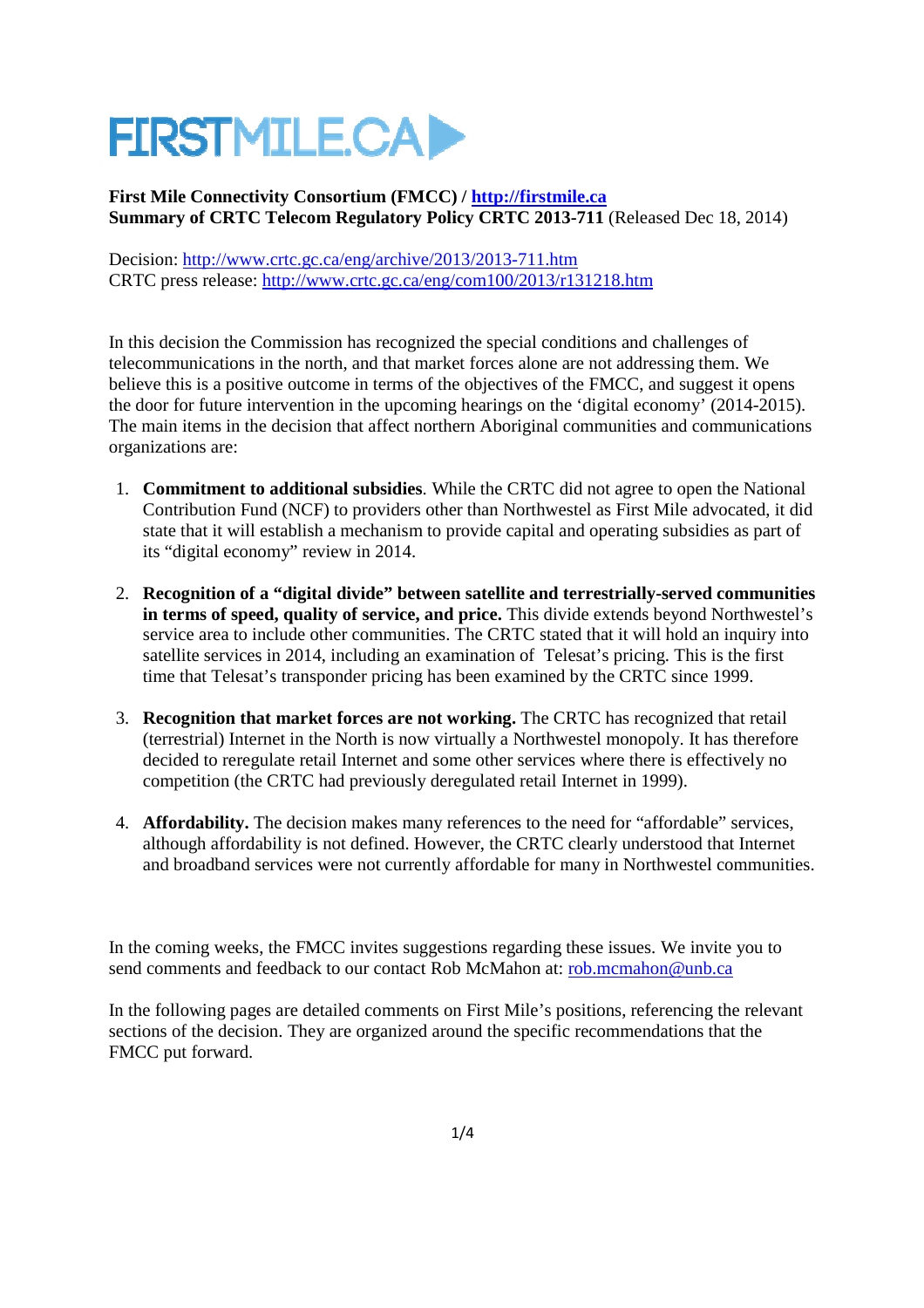

#### **1. Open the NCF: As a first step, the CRTC should open the NCF in Northwestel's territory to competition from any provider able to provide the required services, including Aboriginal providers. They suggested a mechanism of competitive bids for least-cost subsidies could be used.**

At the hearing, First Mile and Eeyou (among others) suggested that the NCF be used to fund broadband Internet and that the subsidy should be portable. The CRTC decided that existing residential primary exchange services<sup>1</sup> (PES) subsidy should only be made available to Northwestel, since the company has the obligation to serve all customers in a given HCSA. Therefore, the subsidy for residential PES will not be available to competitors in Northwestel's operating territory (para 98).

However, the Commission considered whether it is appropriate to modify the existing subsidy regime for funding telecommunications services in the north. It noted that many parties advocated for broadband infrastructure funding, while others suggested deferring this question to the 'digital economy' proceeding in 2014 (para 107-108).

As an outcome of the hearings, the Commission will "establish a mechanism, as required, to support the provision of modern telecommunications services in Northwestel's operating territory that are responsive to the economic and social needs of Canadians in the North" and include capital investment in transport facilities and operational costs (para 125; emphasis added). This mechanism will complement and not replace other public and private investments.

The Commission noted that other communities in Canada – not just satellite-served communities – are facing challenges in achieving the CRTC's broadband target (5mbps down / 1mbps up by 2015) (para 130). It stated: "This broader issue should be reviewed in the [upcoming] proceeding to determine what services are required by all Canadians to fully participate in the digital economy and whether there should be changes to the subsidy regime and national contribution mechanism to ensure access to reliable and affordable telecommunications services of high quality for all Canadians" (para 131).

#### **2. Guarantee Open Access: The CRTC should guarantee Open Access to transport infrastructure. A regulatory framework that encourages open access to publicly subsidized transport facilities is in the best interest of local communities.**

The Commission included this direct quote in its decision, attributed to a point raised by FMCC: "a regulatory framework that encourages open access to publicly subsidized transport facilities is in the best interest of local communities that can leverage this infrastructure in various ways" (para 113).

.

<sup>&</sup>lt;sup>1</sup> The service and equipment required for telephone communication between primary exchange services of the same exchange or local-service area, and between such service and the associated toll office.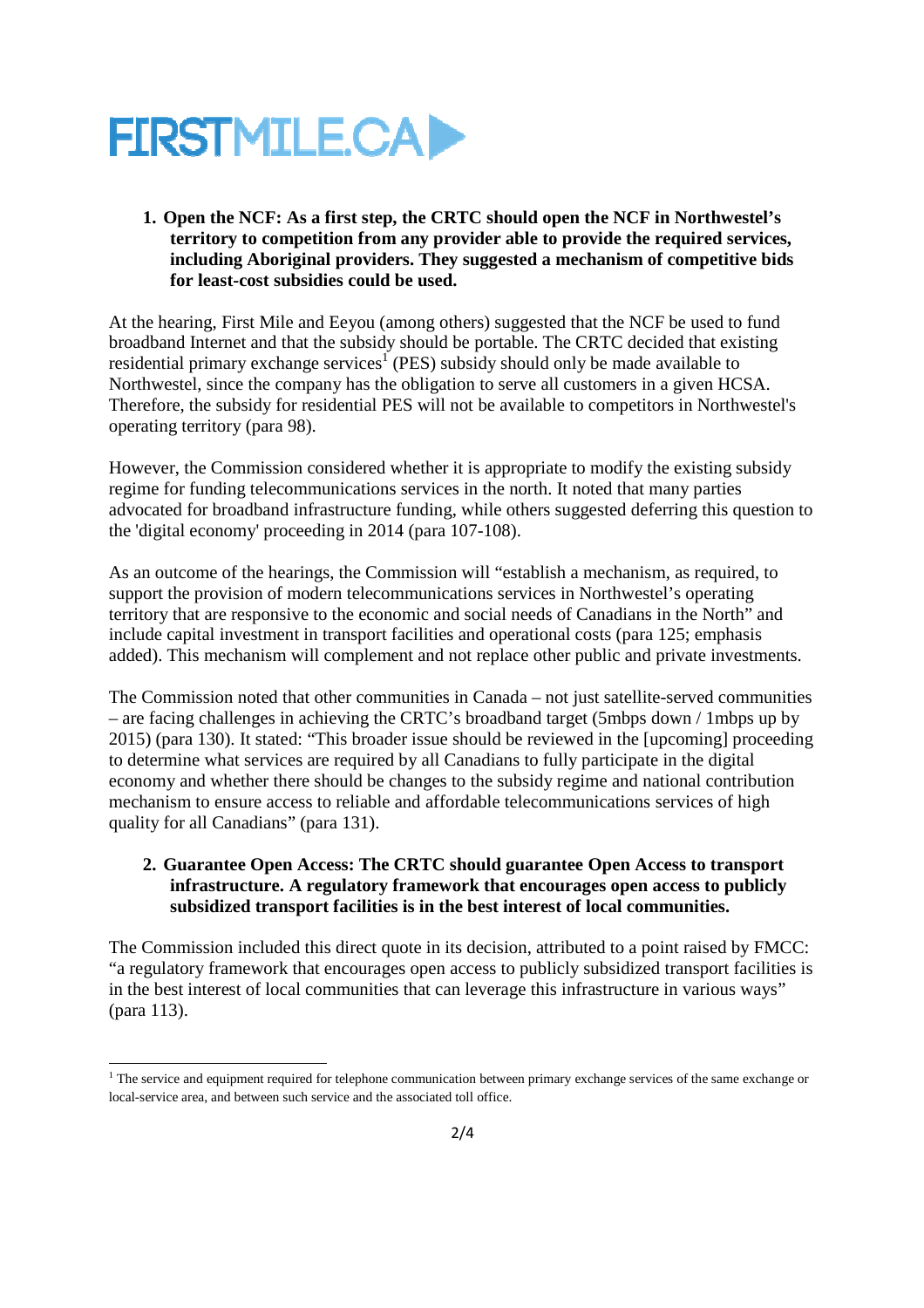# **FIRSTMILE.CAD**

Regarding Wholesale Connect Service, the Commission determined revised tariffs and directed Northwestel to issue them by 15 January 2014.

Regarding satellite services, the CRTC noted the lack of information available on transponder pricing. It will conduct a satellite inquiry in 2014 on this issue. Telesat will face investigation of its rates for the first time since 1999. This is potentially good for Nunavut (also satellite-served communities in NWT, Nunavik, B.C., etc).

The CRTC is requiring Northwestel to resume construction of the fibre backbone in the Yukon (NWTel got a partial deal but not everything they said they needed to cover their investment).

**3. Require Consultation: Meaningful and documented consultation with Aboriginal communities should be required as a condition for approval of any revised version of Northwestel's plan. The group draw attention to the FCC's requirements in the US that providers receiving subsidies to serve tribal lands must "meaningfully engage" with tribal governments.** 

The CRTC made no mention of consultation in this Decision.

**4. Broadband Availability: The CRTC should require that Northwestel meet the Commission's national requirements of providing** *actual* **download speeds of 5 mbps and upload speeds of 1 mbps by the end of 2014 in all the communities in its service area including those served by satellite.** 

Reference to the CRTC's targets (5/1 by 2015) is noted several times in the decision. The CRTC also recognizes that both satellite and non-satellite communities face challenges in meeting these targets. It noted the digital divide between satellite/non-satellite communities in the north.

#### **5. Quality of Service: The CRTC should require more thorough monitoring of Northwestel's quality of service. Regular monitoring of actual upload and download speeds and services outages should be required.**

At first read, it did not appear that the decision includes a distinction between advertised and actual speeds in the criteria of monitoring of the plan (para 278). However, the CRTC's targets (5/1 by 2015) may refer to actual and not advertised speeds.

**6. Develop Pricing Benchmarks: Rates for telecommunications services in Northwestel's service area should be reasonably comparable to national averages. The CRTC should designate one or more baskets of services to be used for comparing prices between Northwestel's service area and other regions.** 

The Commission makes many references to "affordable" services - a key point ignored in previous decisions.